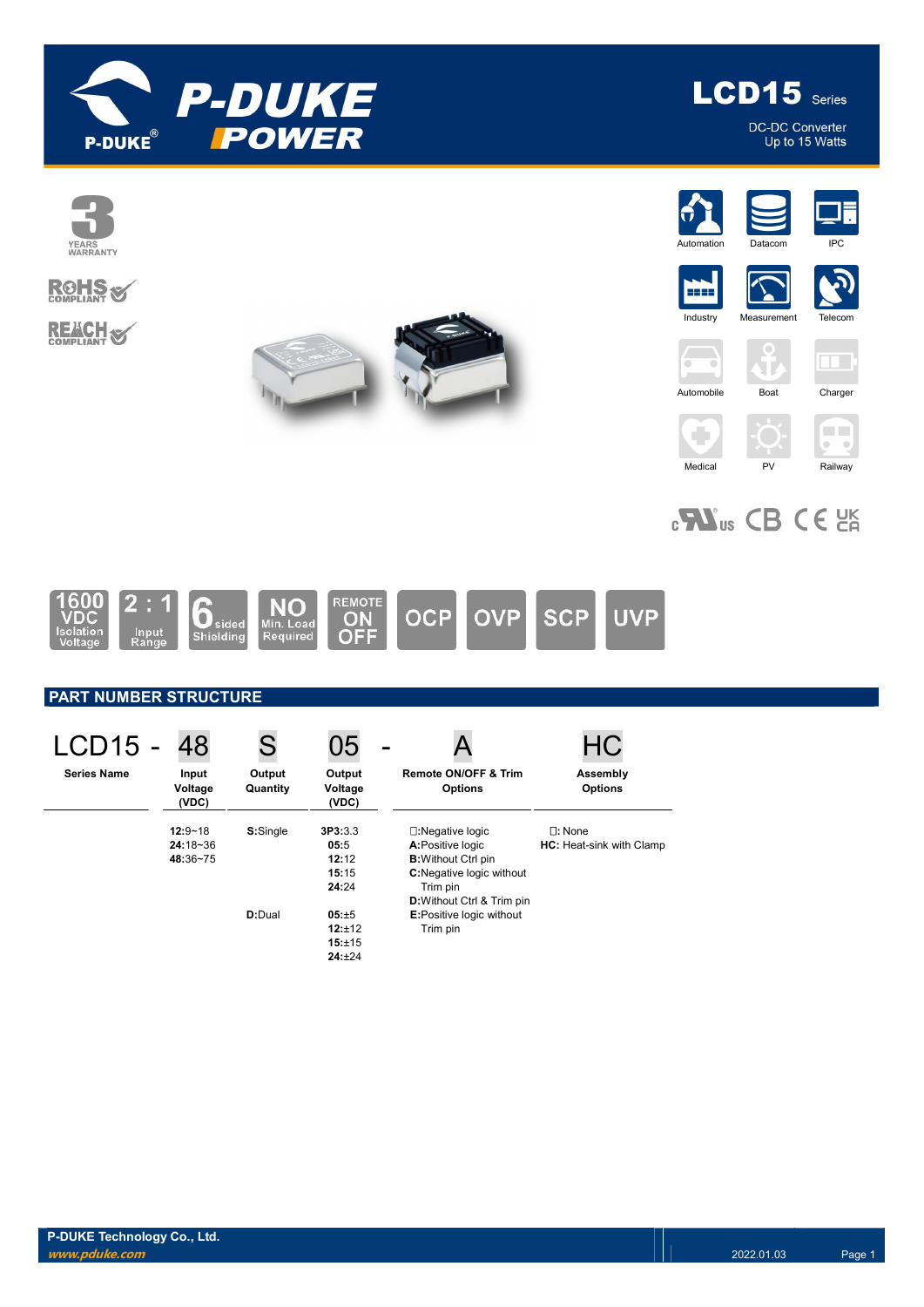



## TECHNICAL SPECIFICATION All specifications are typical at nominal input, full load and 25℃ unless otherwise noted

| <b>Model</b><br><b>Number</b> | Input Range  | <b>Output Voltage</b> | <b>Output Current</b><br>@ Full Load | <b>Input Current</b><br>@ No Load | Efficiency | Maximum<br><b>Capacitor Load</b> |
|-------------------------------|--------------|-----------------------|--------------------------------------|-----------------------------------|------------|----------------------------------|
|                               | <b>VDC</b>   | <b>VDC</b>            | mA                                   | mA                                | $\%$       | $\mu$ F                          |
| LCD15-12S3P3                  | $9 - 18$     | 3.3                   | 4000                                 | 120                               | 84         | 12000                            |
| LCD15-12S05                   | $9 - 18$     | 5                     | 3000                                 | 90                                | 88         | 6000                             |
| LCD15-12S12                   | $9 - 18$     | 12                    | 1300                                 | 30                                | 86         | 1000                             |
| LCD15-12S15                   | $9 - 18$     | 15                    | 1000                                 | 30                                | 88         | 660                              |
| LCD15-12S24                   | $9 - 18$     | 24                    | 625                                  | 12                                | 90         | 200                              |
| LCD15-12D05                   | $9 - 18$     | ±5                    | ±1500                                | 30                                | 85         | ±3000                            |
| LCD15-12D12                   | $9 - 18$     | ±12                   | ±625                                 | 30                                | 87         | ±520                             |
| LCD15-12D15                   | $9 - 18$     | ±15                   | ±500                                 | 30                                | 88         | ±330                             |
| LCD15-12D24                   | $9 - 18$     | ±24                   | ±315                                 | 17                                | 90         | ±100                             |
| LCD15-24S3P3                  | $18 - 36$    | 3.3                   | 4000                                 | 50                                | 86         | 12000                            |
| LCD15-24S05                   | $18 - 36$    | 5                     | 3000                                 | 65                                | 88         | 6000                             |
| LCD15-24S12                   | $18 - 36$    | 12                    | 1300                                 | 20                                | 87         | 1000                             |
| LCD15-24S15                   | $18 - 36$    | 15                    | 1000                                 | 20                                | 88         | 660                              |
| LCD15-24S24                   | $18 - 36$    | 24                    | 625                                  | 10                                | 90         | 200                              |
| LCD15-24D05                   | $18 - 36$    | ±5                    | ±1500                                | 15                                | 85         | ±3000                            |
| LCD15-24D12                   | $18 - 36$    | ±12                   | ±625                                 | 15                                | 88         | ±520                             |
| LCD15-24D15                   | $18 - 36$    | ±15                   | ±500                                 | 25                                | 88         | ±330                             |
| LCD15-24D24                   | $18 - 36$    | ±24                   | ±315                                 | 12                                | 90         | ±100                             |
| LCD15-48S3P3                  | $36 \sim 75$ | 3.3                   | 4000                                 | 25                                | 86         | 12000                            |
| LCD15-48S05                   | $36 \sim 75$ | 5                     | 3000                                 | 35                                | 88         | 6000                             |
| LCD15-48S12                   | $36 \sim 75$ | 12                    | 1300                                 | 12                                | 88         | 1000                             |
| LCD15-48S15                   | $36 \sim 75$ | 15                    | 1000                                 | 12                                | 88         | 660                              |
| LCD15-48S24                   | $36 \sim 75$ | 24                    | 625                                  | 10                                | 91         | 200                              |
| LCD15-48D05                   | $36 \sim 75$ | ±5                    | ±1500                                | 12                                | 85         | ±3000                            |
| LCD15-48D12                   | $36 \sim 75$ | ±12                   | ±625                                 | 15                                | 89         | ±520                             |
| LCD15-48D15                   | $36 \sim 75$ | ±15                   | ±500                                 | 20                                | 88         | ±330                             |
| LCD15-48D24                   | $36 \sim 75$ | ±24                   | ±315                                 | 10                                | 91         | ±100                             |

| <b>INPUT SPECIFICATIONS</b>   |                         |                           |           |                |            |                           |            |
|-------------------------------|-------------------------|---------------------------|-----------|----------------|------------|---------------------------|------------|
| <b>Parameter</b>              |                         | Min.                      | Typ.      | Max.           | Unit       |                           |            |
| Operating input voltage range |                         | $12$ Vin(nom)             |           | 9              | 12         | 18                        |            |
|                               |                         | 24Vin(nom)                |           | 18             | 24         | 36                        | <b>VDC</b> |
|                               |                         | 48Vin(nom)                |           | 36             | 48         | 75                        |            |
| Start up voltage              |                         | 12Vin(nom)                |           |                |            | 9                         |            |
|                               |                         | 24Vin(nom)                |           |                |            | 18                        | <b>VDC</b> |
|                               |                         | 48Vin(nom)                |           |                |            | 36                        |            |
| Shutdown voltage              |                         | 12Vin(nom)                |           | $\overline{7}$ | 8          | 8.8                       |            |
|                               |                         | 14.5                      | 15.5      | 17.5           | <b>VDC</b> |                           |            |
|                               |                         | 32                        | 33.5      | 35             |            |                           |            |
| Start up time                 | Constant resistive load | Power up                  |           |                |            | 30                        | ms         |
|                               |                         |                           |           | 30             |            |                           |            |
| Input surge voltage           | $100ms$ , max.          | 12Vin(nom)                |           |                |            | 36                        |            |
|                               |                         | 24Vin(nom)                |           |                |            | <b>VDC</b><br>50          |            |
|                               |                         | 48Vin(nom)                |           |                |            | 100                       |            |
| Input filter                  |                         |                           |           |                |            | Pi type                   |            |
| Remote ON/OFF                 | Referred to -Vin pin    | Positive logic            | DC-DC ON  |                |            | Open or $3 \sim 15$ VDC   |            |
|                               |                         | (Option)                  | DC-DC OFF |                |            | Short or $0 \sim 1.2$ VDC |            |
|                               |                         | Negative logic            | DC-DC ON  |                |            | Short or $0 \sim 1.2$ VDC |            |
|                               |                         | (Standard)                | DC-DC OFF |                |            | Open or $3 \sim 15$ VDC   |            |
|                               |                         | Input current of Ctrl pin |           | $-0.5$         |            | 1.0                       | mA         |
|                               |                         | Remote off input current  |           |                | 2.5        |                           | mA         |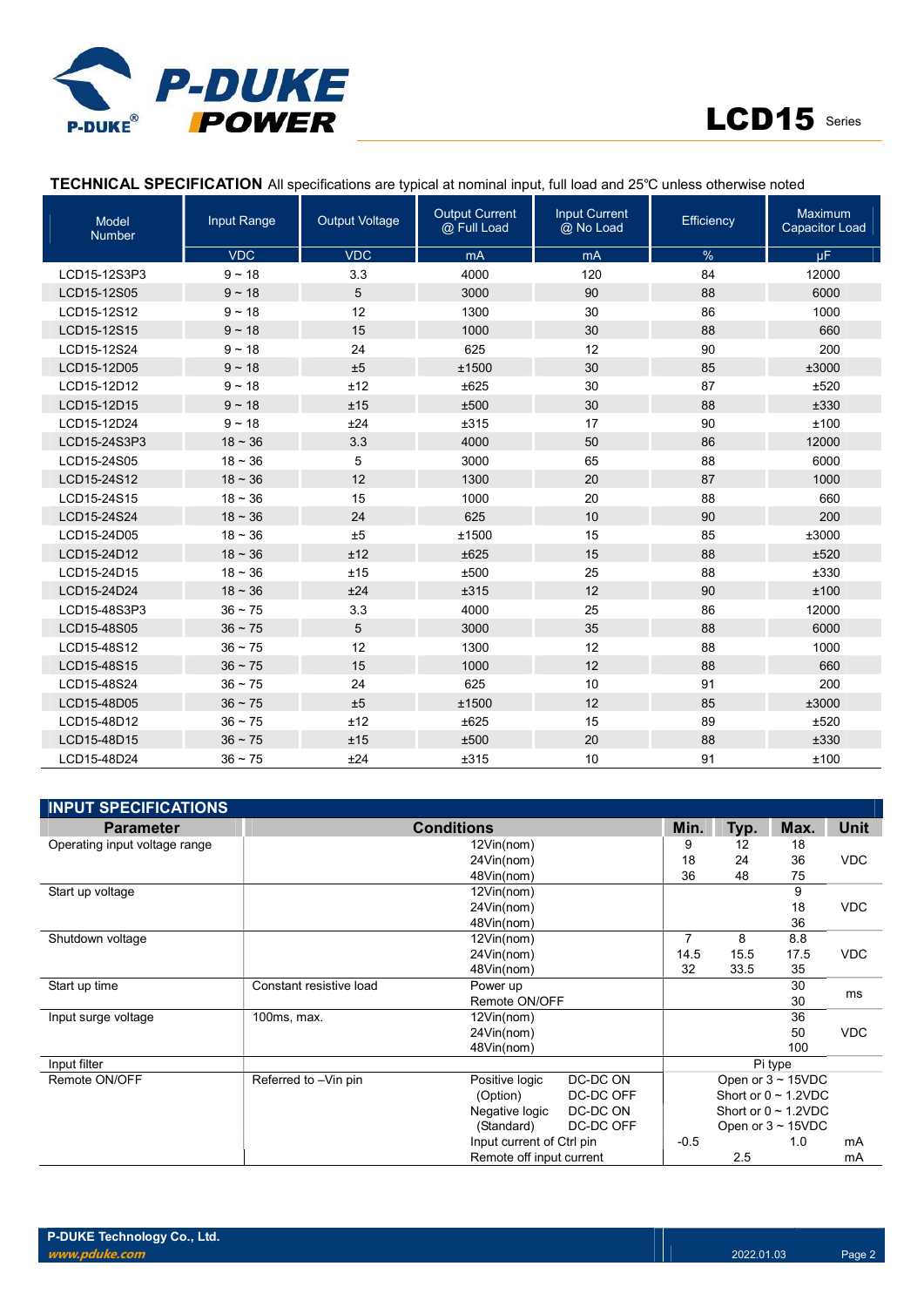

| <b>OUTPUT SPECIFICATIONS</b>     |                                                   |                |                                 |      |         |               |
|----------------------------------|---------------------------------------------------|----------------|---------------------------------|------|---------|---------------|
| <b>Parameter</b>                 | <b>Conditions</b>                                 |                | Min.                            | Typ. | Max.    | Unit          |
| Voltage accuracy                 |                                                   |                | $-1.0$                          |      | $+1.0$  | $\%$          |
| Line regulation                  | Low Line to High Line at Full Load                | Single         | $-0.2$                          |      | $+0.2$  |               |
|                                  |                                                   | Dual           | $-0.5$                          |      | $+0.5$  | $\%$          |
| Load regulation                  | No Load to Full Load                              | Single         | $-0.2$                          |      | $+0.2$  |               |
|                                  |                                                   | Dual           | $-1.0$                          |      | $+1.0$  | $\%$          |
| Cross regulation                 | Asymmetrical load 25%/100% FL                     | Dual           | $-5.0$                          |      | $+5.0$  | $\%$          |
| Voltage adjustability            | Single output                                     | 24Vout         | $-10$                           |      | $+20$   | $\frac{0}{0}$ |
|                                  |                                                   | <b>Others</b>  | $-10$                           |      | $+10$   |               |
| Ripple and noise                 | Measured by 20MHz bandwidth                       |                |                                 |      |         |               |
|                                  |                                                   | Single         |                                 |      |         |               |
|                                  | With a 1µF M/C X7R and a 10µF T/C                 | 3.3Vout, 5Vout |                                 | 75   |         |               |
|                                  | With a 1µF M/C X7R and a 10µF T/C                 | 12Vout, 15Vout |                                 | 100  |         |               |
|                                  | With a 6.8µF/50V X7R MLCC                         | 24Vout         |                                 | 100  |         | mVp-p         |
|                                  |                                                   | Dual           |                                 |      |         |               |
|                                  | With a 4.7µF/50V X7R MLCC for each output         | 24Vout         |                                 | 100  |         |               |
|                                  | With a 1µF M/C X7R and a 10µF T/C for each output | others         |                                 | 100  |         |               |
| Temperature coefficient          |                                                   |                | $-0.02$                         |      | $+0.02$ | $\%$ /°C      |
| Transient response recovery time | 25% load step change                              |                |                                 | 250  |         | μs            |
| Over voltage protection          |                                                   | 3.3Vout        | 3.7                             |      | 5.4     |               |
|                                  |                                                   | 5Vout          | 5.6                             |      | 7.0     |               |
|                                  |                                                   | 12Vout         | 13.5                            |      | 19.6    | <b>VDC</b>    |
|                                  |                                                   | 15Vout         | 16.8                            |      | 20.5    |               |
|                                  |                                                   | 24Vout         | 29.1                            |      | 32.5    |               |
| Over load protection             | % of lout rated; Hiccup mode                      |                |                                 | 150  |         | $\frac{0}{0}$ |
| Short circuit protection         |                                                   |                | Continuous, automatics recovery |      |         |               |

| <b>GENERAL SPECIFICATIONS</b> |                          |                       |      |      |                      |                    |  |  |  |
|-------------------------------|--------------------------|-----------------------|------|------|----------------------|--------------------|--|--|--|
| <b>Parameter</b>              |                          | Min.                  | Typ. | Max. | <b>Unit</b>          |                    |  |  |  |
| Isolation voltage             | 1 minute                 | Input to Output       | 1600 |      |                      | <b>VDC</b>         |  |  |  |
|                               |                          | Input(Output) to Case | 1000 |      |                      |                    |  |  |  |
| Isolation resistance          | 500VDC                   |                       |      |      |                      | $G\Omega$          |  |  |  |
| Isolation capacitance         |                          |                       |      |      | 1000                 | pF                 |  |  |  |
| Switching frequency           |                          |                       | 360  | 400  | 440                  | kHz                |  |  |  |
| Safety approvals              | IEC /EN/ UL 62368-1      |                       |      |      | UL:E193009           |                    |  |  |  |
|                               |                          |                       |      |      | CB:UL(Demko)         |                    |  |  |  |
| Case material                 |                          |                       |      |      | Nickel-coated copper |                    |  |  |  |
| Base material                 |                          |                       |      |      |                      | FR4 PCB            |  |  |  |
| Potting material              |                          |                       |      |      | Epoxy (UL94 V-0)     |                    |  |  |  |
| Weight                        |                          |                       |      |      |                      | 15g (0.53oz)       |  |  |  |
| <b>MTBF</b>                   | MIL-HDBK-217F, Full load |                       |      |      |                      | 1.600 x $10^6$ hrs |  |  |  |

| <b>ENVIRONMENTAL SPECIFICATIONS</b> |                   |       |      |        |              |  |  |  |  |
|-------------------------------------|-------------------|-------|------|--------|--------------|--|--|--|--|
| <b>Parameter</b>                    | <b>Conditions</b> | Min.  | Typ. | Max.   | <b>Unit</b>  |  |  |  |  |
| Operating ambient temperature       | With derating     | $-40$ |      | $+105$ | °C           |  |  |  |  |
| Maximum case temperature            |                   |       |      | 105    | °C           |  |  |  |  |
| Storage temperature range           |                   | $-55$ |      | $+125$ | °C           |  |  |  |  |
| Thermal impedance                   | Without heat-sink |       | 18.2 |        | °C/W         |  |  |  |  |
|                                     | With heat-sink    | 15.8  |      |        |              |  |  |  |  |
| Thermal shock                       |                   |       |      |        | MIL-STD-810F |  |  |  |  |
| Vibration                           |                   |       |      |        | MIL-STD-810F |  |  |  |  |
| Relative humidity                   |                   |       |      |        | 5% to 95% RH |  |  |  |  |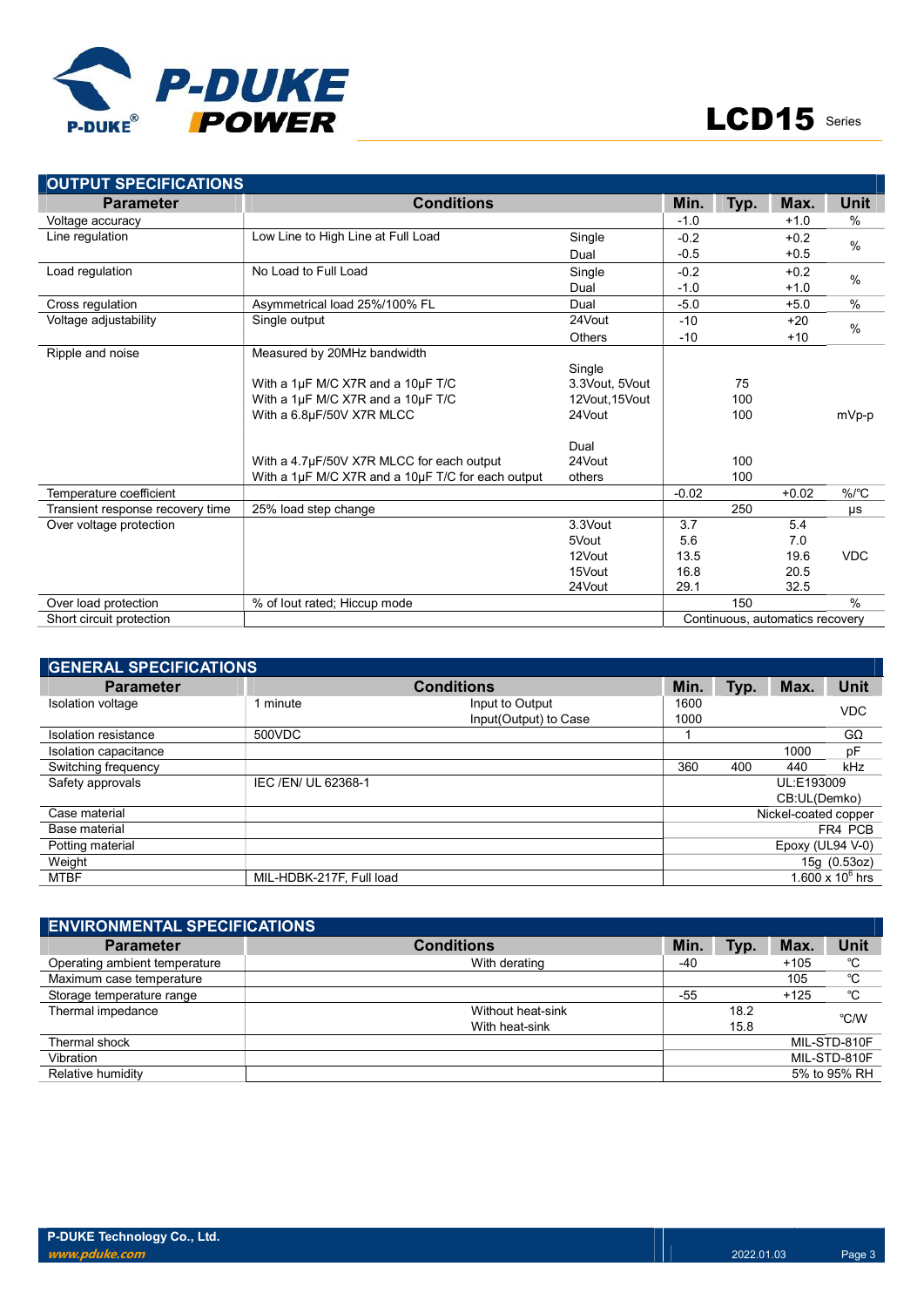

| <b>EMC SPECIFICATIONS</b>                                                                   |             |                                                                                     |                  |  |  |
|---------------------------------------------------------------------------------------------|-------------|-------------------------------------------------------------------------------------|------------------|--|--|
| <b>Parameter</b>                                                                            |             | <b>Conditions</b>                                                                   | Level            |  |  |
| EMI                                                                                         | EN55032     | With external components                                                            | Class A. Class B |  |  |
| <b>EMS</b>                                                                                  | EN55024     |                                                                                     |                  |  |  |
| <b>ESD</b>                                                                                  | EN61000-4-2 | Air $\pm$ 8kV and Contact $\pm$ 6kV                                                 | Perf. Criteria A |  |  |
| Radiated immunity                                                                           | EN61000-4-3 | 10 V/m                                                                              | Perf. Criteria A |  |  |
| <b>Fast transient</b>                                                                       | EN61000-4-4 | $±$ 2kV                                                                             | Perf. Criteria A |  |  |
|                                                                                             |             | With an external input filter capacitor<br>(Nippon chemi-con KY series, 220µF/100V) |                  |  |  |
| Surge                                                                                       | EN61000-4-5 | $±$ 1kV                                                                             | Perf. Criteria A |  |  |
|                                                                                             |             | With an external input filter capacitor<br>(Nippon chemi-con KY series, 220µF/100V) |                  |  |  |
| Conducted immunity                                                                          | EN61000-4-6 | 3 Vr.m.s                                                                            | Perf. Criteria A |  |  |
| Power frequency magnetic field                                                              | EN61000-4-8 | 100A/m continuous: 1000A/m 1 second                                                 | Perf. Criteria A |  |  |
| CALITION, This nouse module is not internally fused. An input line fuse must always be used |             |                                                                                     |                  |  |  |

CAUTION: This power module is not internally fused. An input line fuse must always be used.

## CHARACTERISTIC CURVE









LCD15-48S05 Efficiency vs. Input Voltage LCD15-48S05 Efficiency vs. Output Load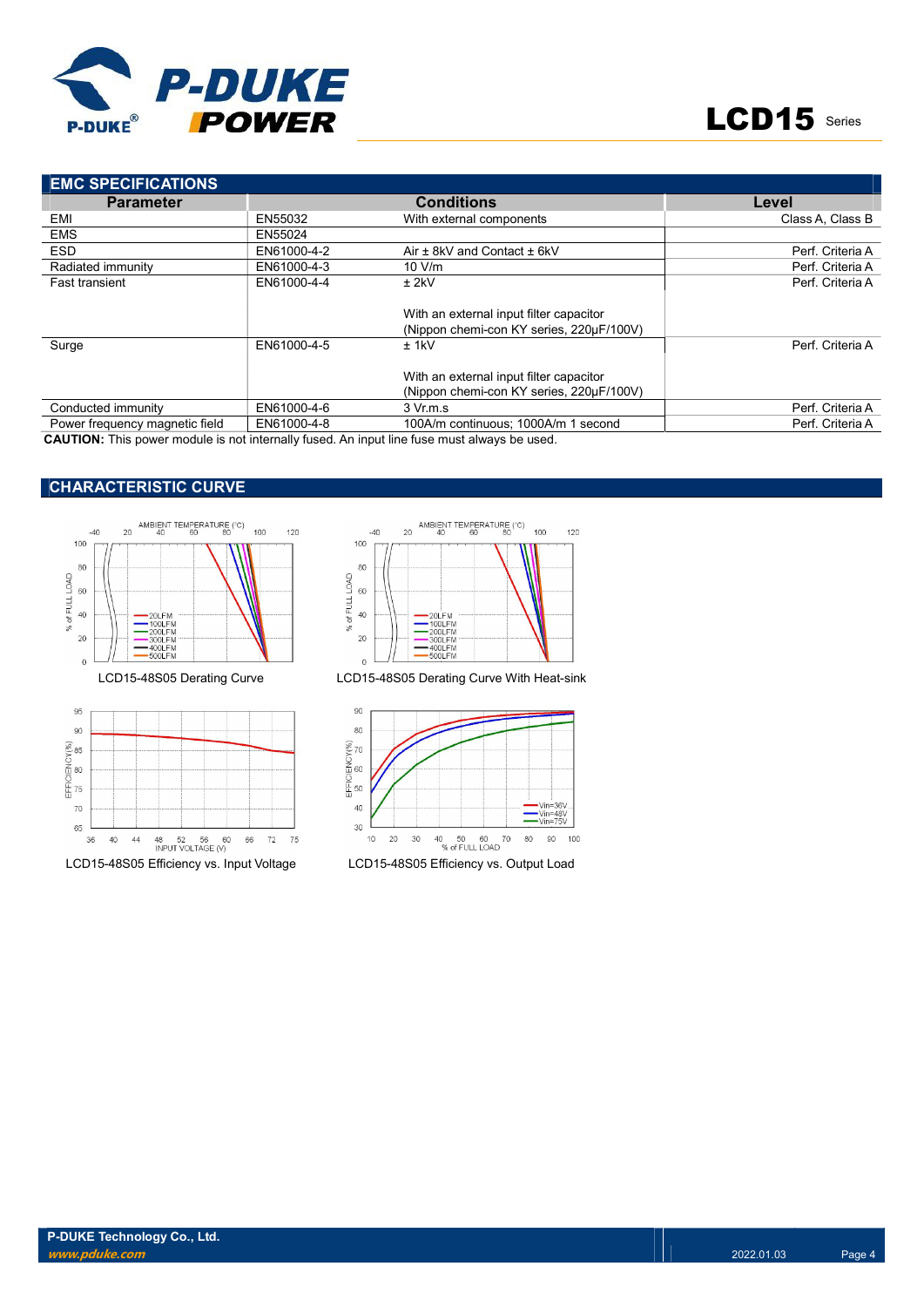

## FUSE CONSIDERATION

This power module is not internally fused. An input line fuse must always be used.

This encapsulated power module can be used in a wide variety of applications, ranging from simple stand-alone operation to an integrated part of sophisticated power architecture.

To maximum flexibility, internal fusing is not included; however, to achieve maximum safety and system protection, always use an input line fuse. The input line fuse suggest as below:

| Model                                   | <b>Fuse Rating</b><br>(A' | <b>Fuse Type</b> |
|-----------------------------------------|---------------------------|------------------|
| $LCD15-12S$<br>→ LCD15-12DΓ             | 3.15                      | Slow-Blow        |
| $LCD15-24S$<br>$\cdot$ LCD15-24D $\Box$ | 1.6                       | Slow-Blow        |
| LCD15-48S<br>→ LCD15-48DΓ               |                           | Slow-Blow        |

The table based on the information provided in this data sheet on inrush energy and maximum DC input current at low Vin.

#### MECHANICAL DRAWING



### PIN CONNECTION

| <b>PIN</b> | <b>SINGLE</b> | <b>DUAL</b> |
|------------|---------------|-------------|
|            | $+V$ in       | $+V$ in     |
| 2          | -Vin          | -Vin        |
| 3          | Ctrl          | Ctrl        |
|            | +Vout         | +Vout       |
| 5          | Trim          | Common      |
| ี่ค        | -Vout         | -Vout       |

1. All dimensions in inch [mm]

- 2. Tolerance :x.xx±0.02 [x.x±0.5]
- x.xxx±0.01 [x.xx±0.25]
- 3. Pin pitch tolerance ±0.01 [0.25]
- 4. Pin dimension tolerance ±0.004[0.10]

BOTTOM VIEW

### **HEAT-SINK OPTIONS**

#### -HC (Heat-sink with clamps)



\* All dimensions in inch [mm]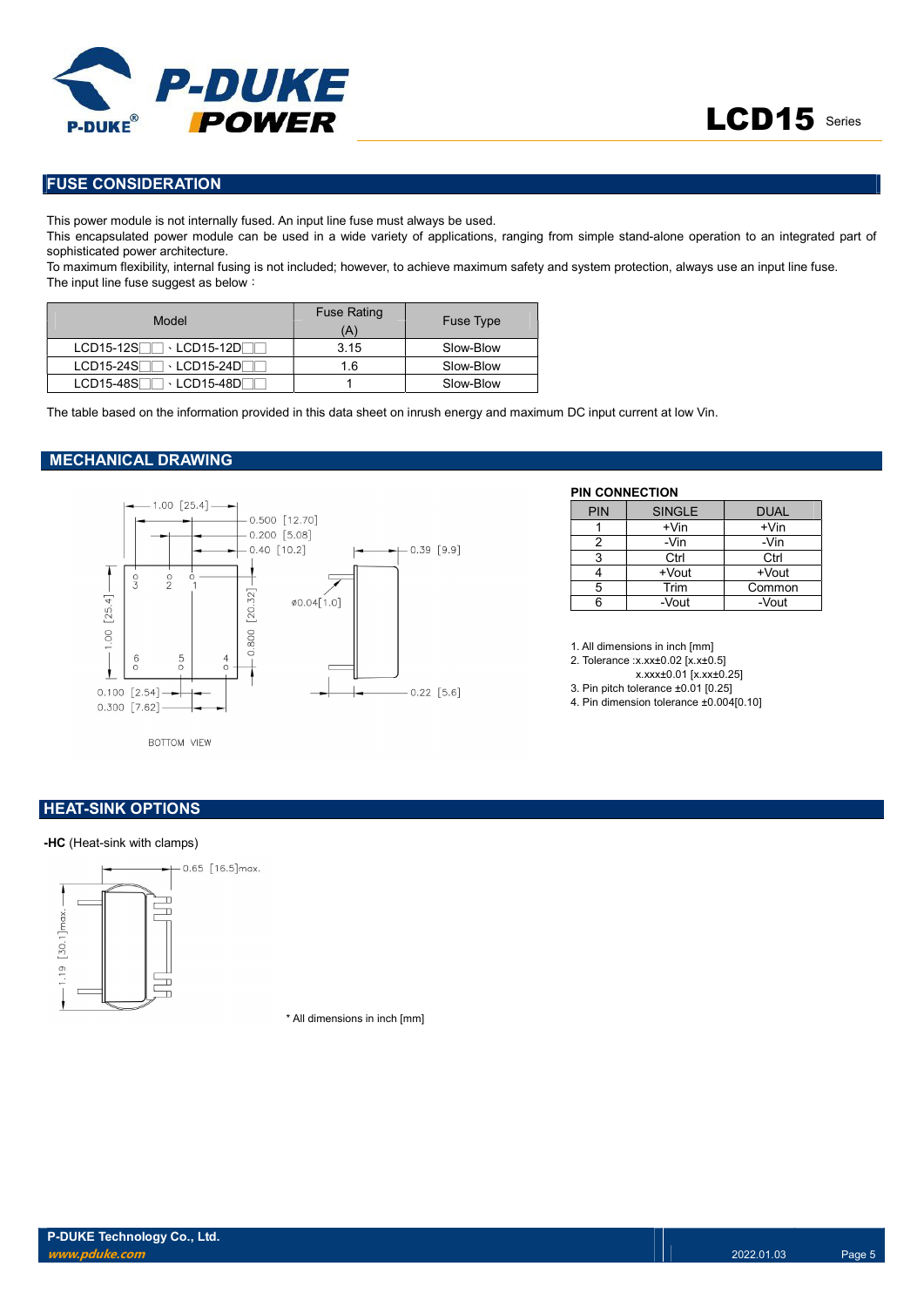



#### RECOMMENDED PAD LAYOUT



All dimensions in inch[mm] Pad size(lead free recommended) Through hole 1.2.3.4.5.6: Φ0.051[1.30] Top view pad 1.2.3.4.5.6: Φ0.064[1.63] Bottom view pad 1.2.3.4.5.6: Φ0.102[2.60]

### THERMAL CONSIDERATIONS

The power module operates in a variety of thermal environments.

However, sufficient cooling should be provided to help ensure reliable operation of the unit.

Heat is removed by conduction, convection, and radiation to the surrounding Environment.

Proper cooling can be verified by measuring the point as the figure below.

The temperature at this location should not exceed "Maximum case temperature".

When Operating, adequate cooling must be provided to maintain the test point temperature at or below "Maximum case temperature". You can limit this Temperature to a lower value for extremely high reliability.

■ Thermal test condition with vertical direction by natural convection (20LFM).



TOP VIEW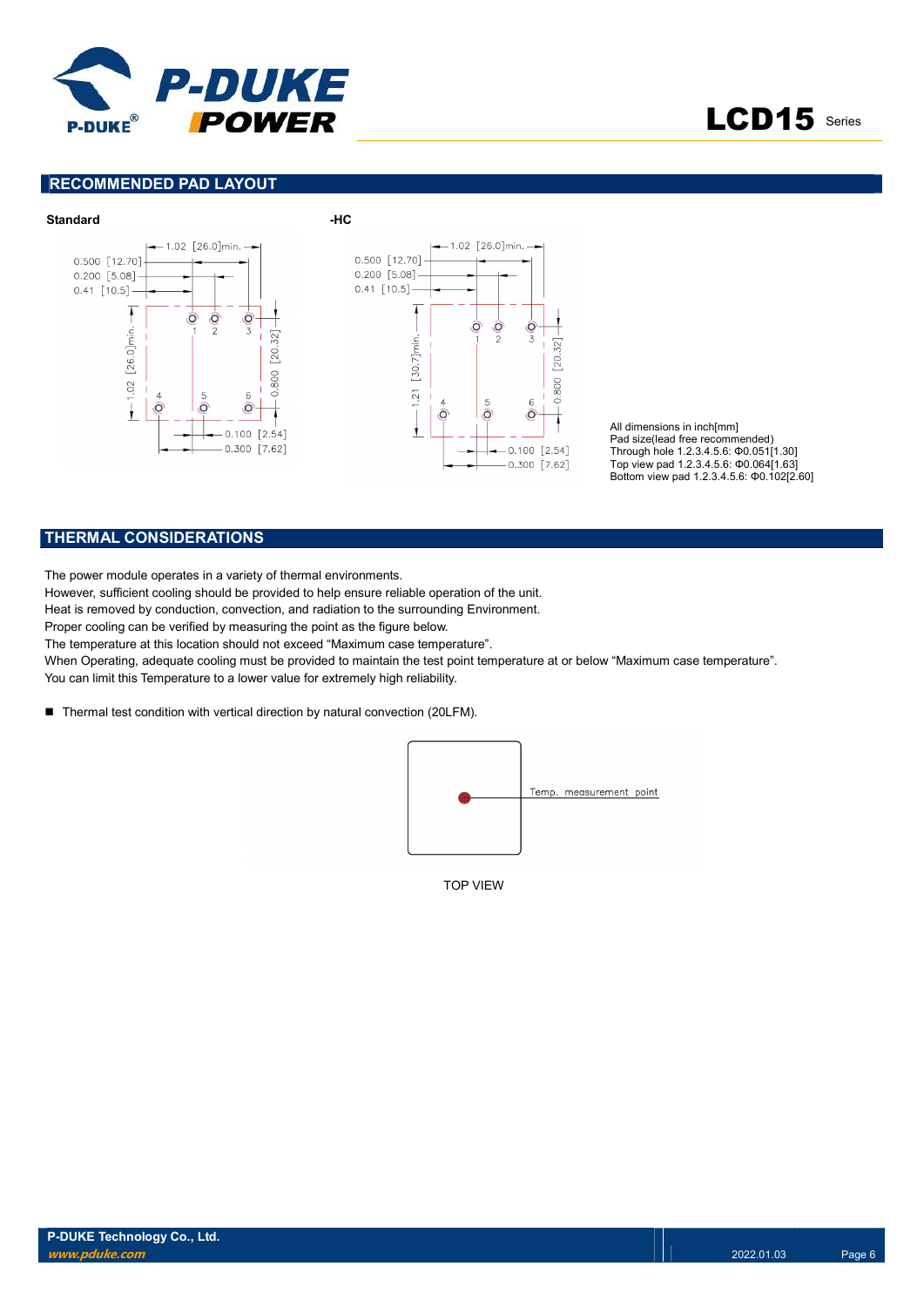

## OUTPUT VOLTAGE ADJUSTMENT

Output voltage set point adjustment allows the user to increase or decrease the output voltage set point of the module. This is accomplished by connecting an external resistor between the Trim pin and either the +Output or -Output pins. With an external resistor between the Trim and -Output pin, the output voltage set point increases. With an external resistor between the Trim and +Output pin, the output voltage set point decreases. The external Trim resistor needs to be at least 1/16W of rated power. **PUT VOLTAGE ADJUSTMENT**<br>
PUT VOLTAGE ADJUSTMENT<br>
voltage set point adjustment allows the user to increase or decrease the output voltage set point of the<br>
accomplished by connecting an external resistor between the Trim PUT VOLTAGE ADJUSTMENT<br>
PUT VOLTAGE ADJUSTMENT<br>
accomplished by connecting an external resistor between the Trim and -Output pin, the output voltage set point of the Cupin and<br>
accomplished by connecting an external resis **POWER**<br>
UIT VOLTAGE ADJUSTMENT<br>
voltage set point adjustment allows the user to increase or decrease the output voltage set point of the no<br>
accomplished by connecting an extend resistor between the Trim and Output pin,

#### ■ Trim Up Equation

$$
R_{U} = \left\lfloor \frac{G \times L}{(V_{o,up} - L - K)} - H \right\rfloor \Omega
$$

#### ■ Trim Down Equation

 H V V V L G R o o,down o,down D

Trim  $\stackrel{5}{\sim}$ 

#### EXTERNAL OUTPUT TRIMMING

≹RU

Output can be externally trimmed by using the method shown below. Trim-up

#### $\blacksquare$  Trim constants

| Module              | G     | н     | κ    |     |
|---------------------|-------|-------|------|-----|
| LCD15-OOS3P3        | 5110  | 2050  | 0.8  | 2.5 |
| $LCD15 - 505$       | 5110  | 2050  | 2.5  | 2.5 |
| LCD15-OOS12         | 10000 | 5110  | 9.5  | 2.5 |
| $LCD15 - $ $DS15$   | 10000 | 5110  | 12.5 | 2.5 |
| $LCD15-\square$ S24 | 56000 | 13000 | 21.5 | 2.5 |

| <b>DDS3P3</b>      |             |              |                |         |                |         |        |                |        |        |        |
|--------------------|-------------|--------------|----------------|---------|----------------|---------|--------|----------------|--------|--------|--------|
| $\triangle$ V      | (%)         | $\mathbf{1}$ | $\overline{2}$ | 3       | $\overline{4}$ | 5       | 6      | $\overline{7}$ | 8      | 9      | 10     |
| Vout               | (V)         | 3.333        | 3.366          | 3.399   | 3.432          | 3.465   | 3.498  | 3.531          | 3.564  | 3.597  | 3.630  |
| <b>RU</b>          | $(k\Omega)$ | 385.071      | 191.511        | 126.990 | 94.730         | 75.374  | 62.470 | 53.253         | 46.340 | 40.963 | 36.662 |
| $\Box$ SO5         |             |              |                |         |                |         |        |                |        |        |        |
| $\triangle$ V      | (%)         | $\mathbf{1}$ | $\overline{2}$ | 3       | $\overline{4}$ | 5       | 6      | $\overline{7}$ | 8      | 9      | 10     |
| Vout               | (V)         | 5.050        | 5.100          | 5.150   | 5.200          | 5.250   | 5.300  | 5.350          | 5.400  | 5.450  | 5.500  |
| <b>RU</b>          | $(k\Omega)$ | 253.450      | 125.700        | 83.117  | 61.825         | 49.050  | 40.533 | 34.450         | 29.888 | 26.339 | 23.500 |
| $\Box$ S12         |             |              |                |         |                |         |        |                |        |        |        |
| $\triangle$ V      | (%)         | $\mathbf{1}$ | $\overline{2}$ | 3       | $\overline{4}$ | 5       | 6      | $\overline{7}$ | 8      | 9      | 10     |
| Vout               | (V)         | 12.120       | 12.240         | 12.360  | 12.480         | 12.600  | 12.720 | 12.840         | 12.960 | 13.080 | 13.200 |
| <b>RU</b>          | $(k\Omega)$ | 203.223      | 99.057         | 64.334  | 46.973         | 36.557  | 29.612 | 24.652         | 20.932 | 18.038 | 15.723 |
| $\Box$ S15         |             |              |                |         |                |         |        |                |        |        |        |
| $\triangle$ V      | (%)         | $\mathbf{1}$ | $\overline{2}$ | 3       | $\overline{4}$ | 5       | 6      | $\overline{7}$ | 8      | 9      | 10     |
| Vout               | (V)         | 15.150       | 15.300         | 15.450  | 15.600         | 15.750  | 15.900 | 16.050         | 16.200 | 16.350 | 16.500 |
| <b>RU</b>          | $(k\Omega)$ | 161.557      | 78.223         | 50.446  | 36.557         | 28.223  | 22.668 | 18.700         | 15.723 | 13.409 | 11.557 |
| $\Box$ S24         |             |              |                |         |                |         |        |                |        |        |        |
| $\bigtriangleup$ V | (%)         | $\mathbf{1}$ | $\overline{2}$ | 3       | $\overline{4}$ | 5       | 6      | $\overline{7}$ | 8      | 9      | 10     |
| Vout               | (V)         | 24.240       | 24.480         | 24.720  | 24.960         | 25.200  | 25.440 | 25.680         | 25.920 | 26.160 | 26.400 |
| <b>RU</b>          | $(k\Omega)$ | 570.333      | 278.667        | 181.444 | 132.833        | 103.667 | 84.222 | 70.333         | 59.917 | 51.815 | 45.333 |
| $\triangle$ V      | (% )        | 11           | 12             | 13      | 14             | 15      | 16     | 17             | 18     | 19     | 20     |
| Vout               | (V)         | 26.640       | 26.880         | 27.120  | 27.360         | 27.600  | 27.840 | 28.080         | 28.320 | 28.560 | 28.800 |
| <b>RU</b>          | $(k\Omega)$ | 40.030       | 35.611         | 31.872  | 28.667         | 25.889  | 23.458 | 21.314         | 19.407 | 17.702 | 16.167 |